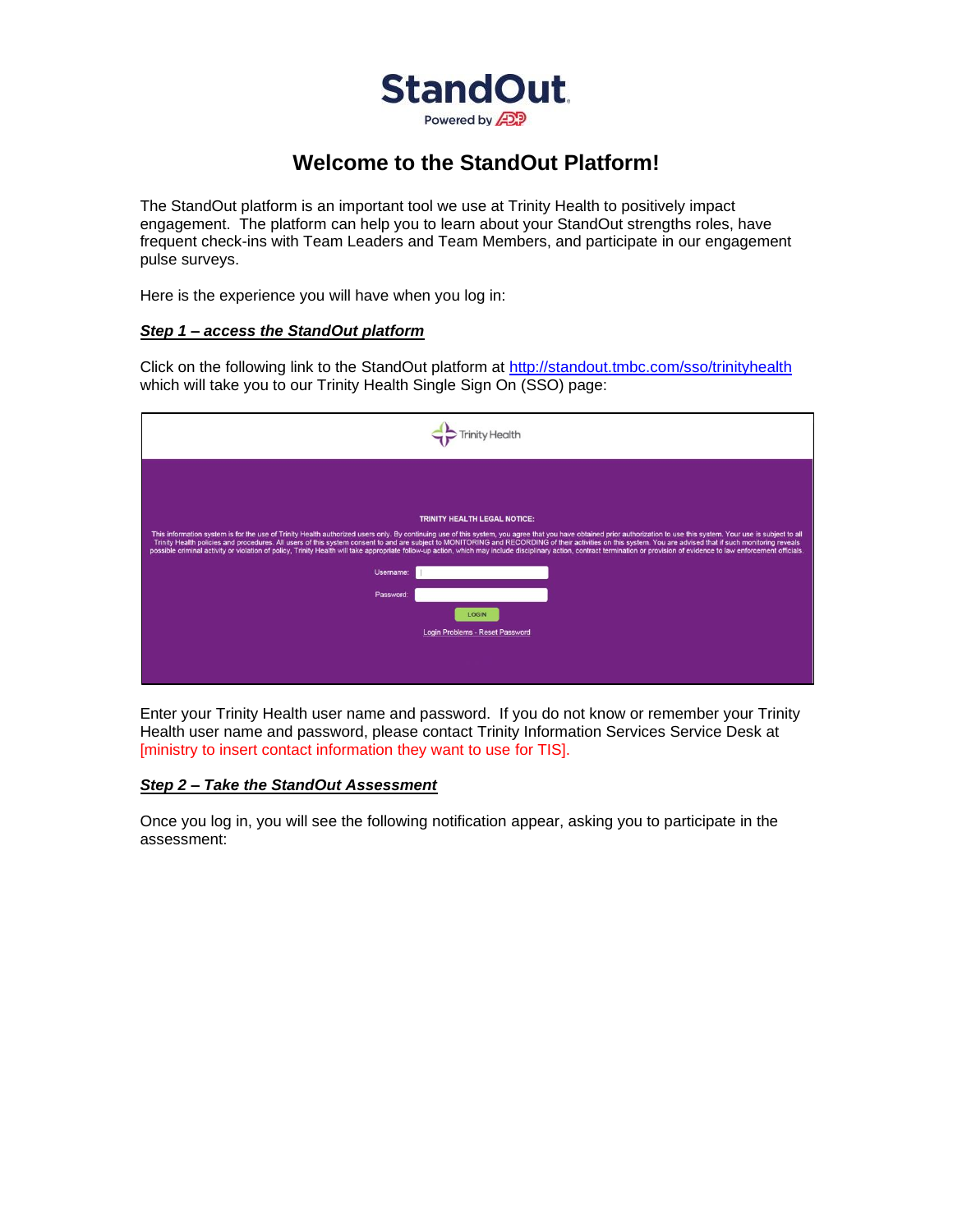

The assessment is a situational judgment test of 35 questions which takes 15-20 minutes to complete. You can select the language of your choice for taking the assessment and can have it read to you. The questions are timed. Please go ahead and click Start Assessment:



Once you complete the assessment, you will see your assessment results and your Top 2 StandOut Strengths roles: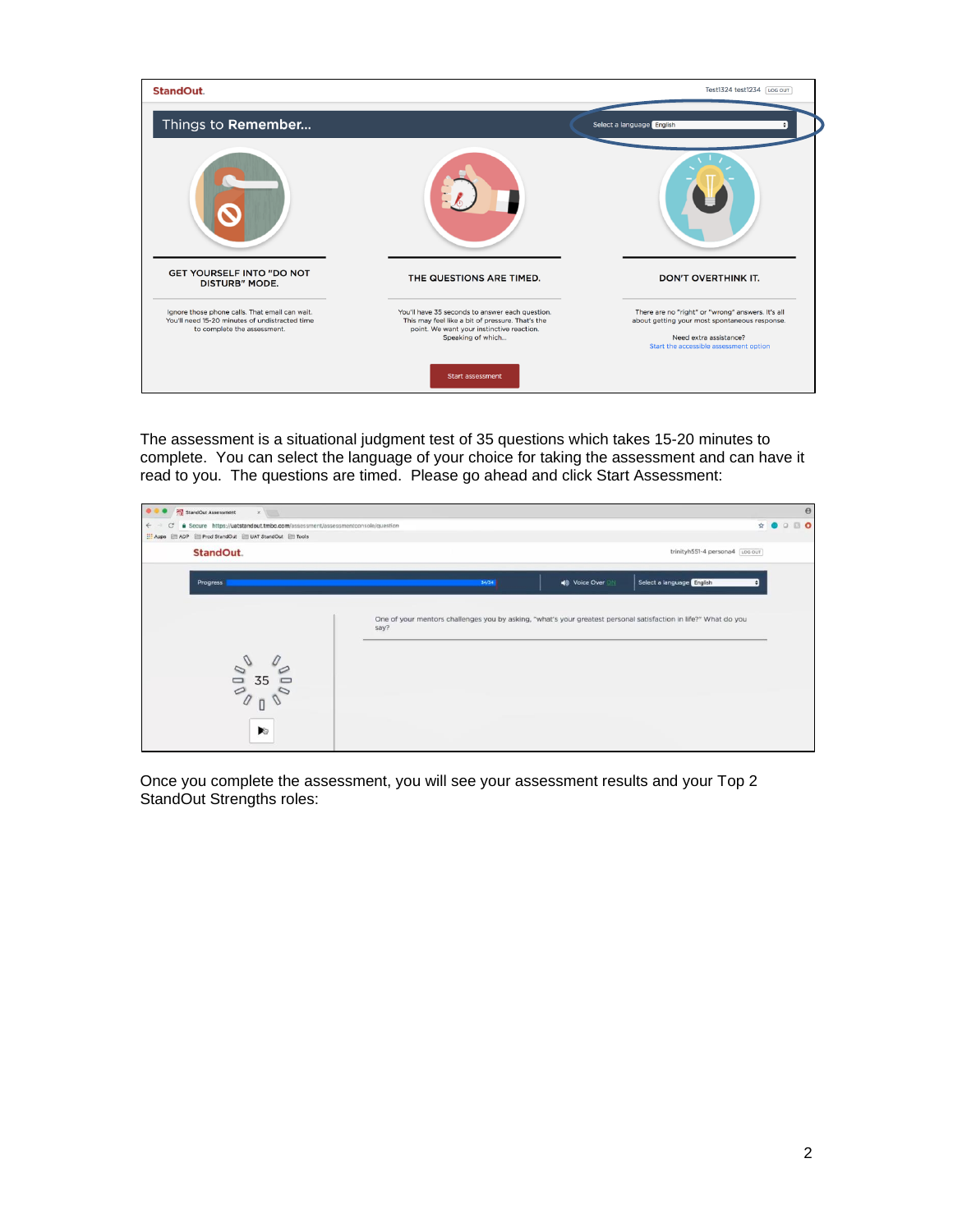| StandOut Assessment Results x                                                                                                                                                                                                                                                                                                                                                                                                                                                                                                                                                                                                                                                                                                                                                       | $\Theta$                                                                                  |
|-------------------------------------------------------------------------------------------------------------------------------------------------------------------------------------------------------------------------------------------------------------------------------------------------------------------------------------------------------------------------------------------------------------------------------------------------------------------------------------------------------------------------------------------------------------------------------------------------------------------------------------------------------------------------------------------------------------------------------------------------------------------------------------|-------------------------------------------------------------------------------------------|
| · Secure https://uatstandout.tmbc.com/assessment/assessmentconsole/showResultsHero<br>e<br>FILADP FILE Prod StandOut FILE UAT StandOut FILE Tools<br>$\cdots$ Apps                                                                                                                                                                                                                                                                                                                                                                                                                                                                                                                                                                                                                  | $\Box$ $\Omega$                                                                           |
| StandOut.                                                                                                                                                                                                                                                                                                                                                                                                                                                                                                                                                                                                                                                                                                                                                                           | trinityh551-4 persona4 Los out                                                            |
| My StandOut Report                                                                                                                                                                                                                                                                                                                                                                                                                                                                                                                                                                                                                                                                                                                                                                  | Share your report<br>Enter email address<br>Send now<br>or Download now                   |
|                                                                                                                                                                                                                                                                                                                                                                                                                                                                                                                                                                                                                                                                                                                                                                                     | TRINITYH551-4 PERSONA4                                                                    |
| 1. ADVISOR                                                                                                                                                                                                                                                                                                                                                                                                                                                                                                                                                                                                                                                                                                                                                                          | <b>2. STIMULATOR</b>                                                                      |
|                                                                                                                                                                                                                                                                                                                                                                                                                                                                                                                                                                                                                                                                                                                                                                                     | <b>GREATEST VALUE TO THE TEAM</b>                                                         |
| You're an excitable leader. You're successful at railying people through all sorts of difficulty or change, not only because they<br>feel your belief in them but also because you give them clear examples of how they'll succeed. Where the change is more<br>challenging, your fire will really be stoked. In fact, you're the firestarter -- so stagnation, failure or some sort of perceived<br>immovable object is the precise thing that stimulates your best ideas. If people are saying "I give up," "It can't be done,"<br>"We've tried everything," "It's no use," you give the quintessential last-quarter, final minute, down-by-2, time-out talk to the<br>bench, telling them not only how much you believe in them, but the key play that's going to clinch it all. | Your unshakeable belief in success and your clarity on how to achieve it.<br>What's next? |

Only the colleague taking the assessment has access to the full results – Team Leaders, other Team Members, and Trinity Health do not. Any Trinity Health Team Member who has access to the StandOut platform can see another colleague's top 2 StandOut Strengths roles. (see below)

After clicking "What's Next?" you will receive access to the StandOut platform, which looks like this:

| $\leftarrow$ Trinity Health<br>Home | Leader Tools ~<br>My Check-In Coaching                                                                                                 |                  |                                      |              |  |  |  |
|-------------------------------------|----------------------------------------------------------------------------------------------------------------------------------------|------------------|--------------------------------------|--------------|--|--|--|
|                                     | Good Afternoon,<br>Grant J v Teacher T Equalizer<br><b>GR</b><br>Your Greatest Value: You instinctively build a learning organization. |                  | Q Search for people by name or email |              |  |  |  |
|                                     | Leader Summary<br>My StandOut                                                                                                          |                  |                                      |              |  |  |  |
|                                     | <b>This Week's Priorities</b><br>Week of 05 Oct 2020                                                                                   | View My Check-In | F<br>My StandOut Report              | View         |  |  |  |
|                                     | Prepare for and facilitate annual survey sponsor meeting                                                                               |                  | Teams I'm On<br>CCE<br>51)           | $\checkmark$ |  |  |  |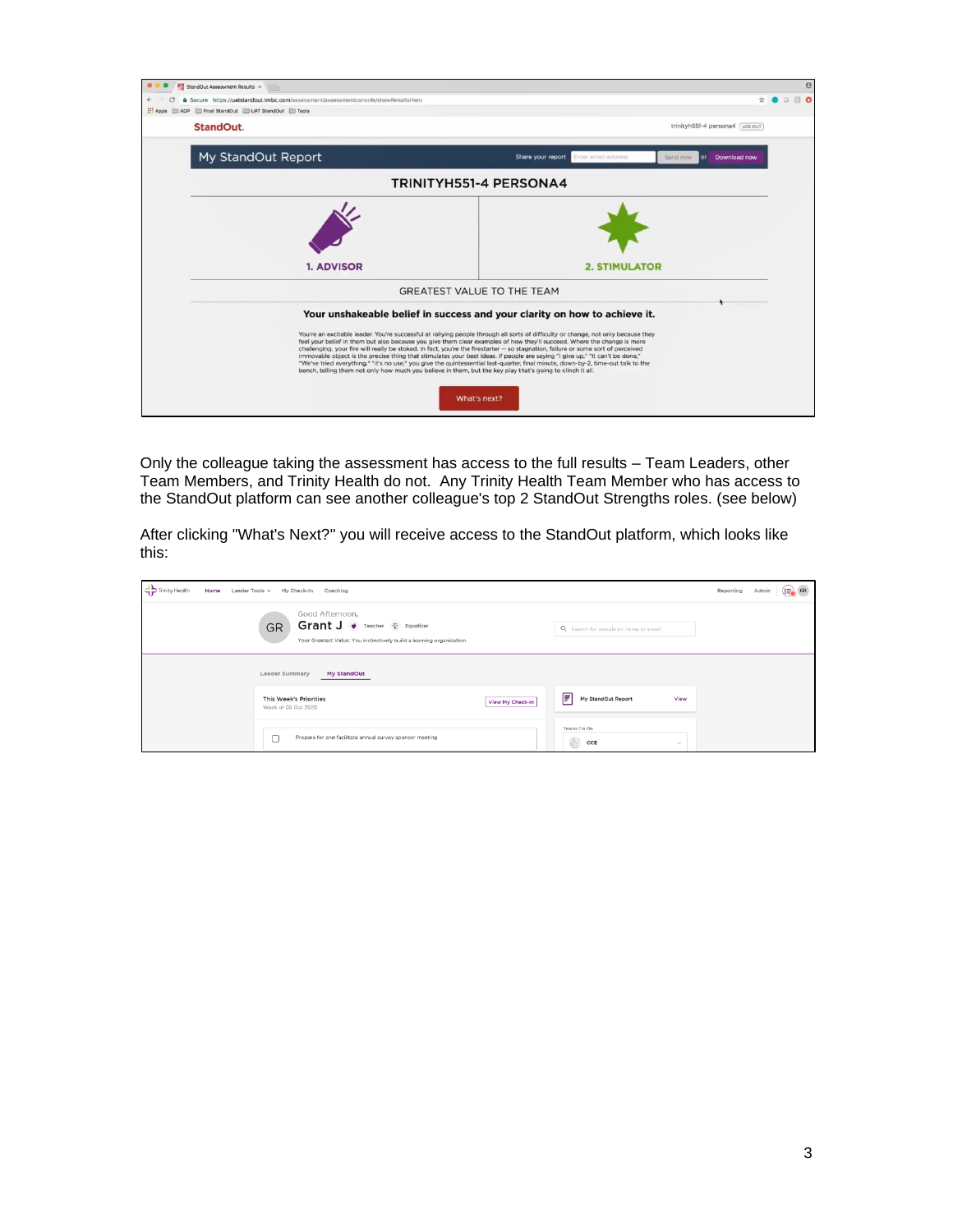## *Step 3 – Start Checking In*

Now you are ready to begin checking in with your Team Leader or StandOut Champion. A check-ins is a once a week, seven-question survey you take through the platform which asks about what you loved and loathed about your work, what your priorities are, and how your leader can help. Your Team Leader or StandOut Champion will respond, providing guidance, asking questions, and determining how they can help. Check-ins are not anonymous – they are direct communication between you and your Team Leader or StandOut Champion – and they are confidential between you and those you are sharing your check-in with. (Trinity Health cannot see these)

Every Friday you will receive an e-mail notification from the StandOut platform that reminds you "It's time to check in":

| Trinity Health                                                                                                                                                                                       |
|------------------------------------------------------------------------------------------------------------------------------------------------------------------------------------------------------|
| Hi Grant J,<br>Check-Ins are critical to help you do more of your best work. Your weekly Check-In is<br>the best way to let your team leader know your top priorities (and the support you<br>need). |
| Take 5 minutes now to complete your Check-In, and start next week off on the right<br>foot before it even begins!<br><b>Check In Now</b>                                                             |
| Manage Email Notifications<br>Contact                                                                                                                                                                |

Clicking the "Check In Now" button will take you to the Trinity Health Single Sign On (SSO) page, where you will enter your Trinity Health user name and password: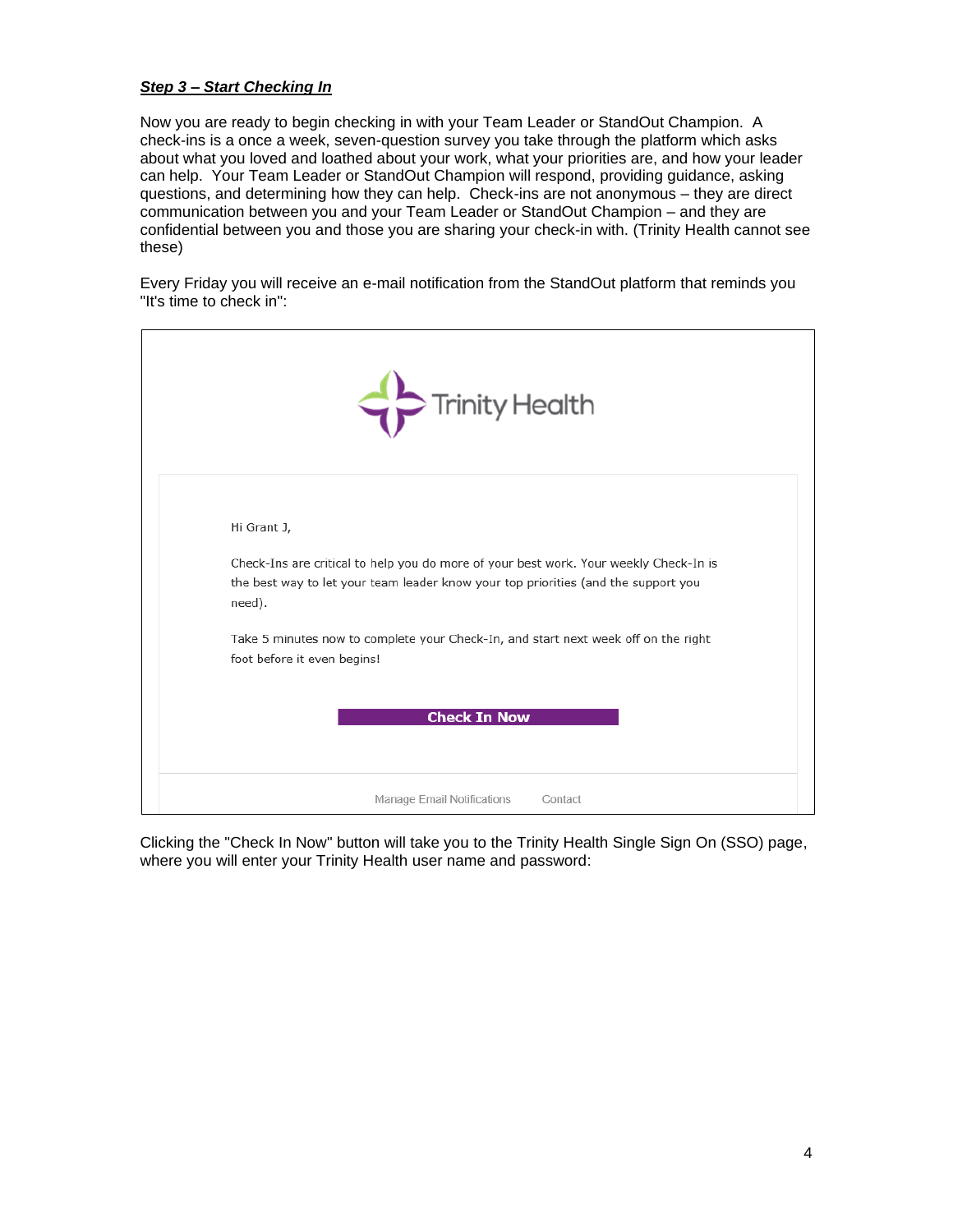| Username<br>Password | <b>TRINITY HEALTH LEGAL NOTICE:</b><br>This information system is for the use of Trinity Health authorized users only. By continuing use of this system, you agree that you have obtained prior authorization to use this system. Your use is subject to all<br>Trinity Health policies and procedures. All users of this system consent to and are subject to MONITORING and RECORDING of their activities on this system. You are advised that if such monitoring reveals<br>possible criminal activity or violation of policy, Trinity Health will take appropriate follow-up action, which may include disciplinary action, contract termination or provision of evidence to law enforcement officials.<br>LOGIN<br>Login Problems - Reset Password |
|----------------------|---------------------------------------------------------------------------------------------------------------------------------------------------------------------------------------------------------------------------------------------------------------------------------------------------------------------------------------------------------------------------------------------------------------------------------------------------------------------------------------------------------------------------------------------------------------------------------------------------------------------------------------------------------------------------------------------------------------------------------------------------------|

You will land on the main page. Click on the My Check-in option in the upper left corner to start your check-in:

| Trinity Health<br>Home | Leader Tools ~ My Check-In Coaching                                                                                       |                                      | Reporting | Admin | $(\equiv)$ GR |
|------------------------|---------------------------------------------------------------------------------------------------------------------------|--------------------------------------|-----------|-------|---------------|
| <b>GR</b>              | Good Afternoon,<br>Grant J v Teacher T Equalizer<br>Your Greatest Value: You instinctively build a learning organization. | Q Search for people by name or email |           |       |               |

Click on "Check-In Now", and the check-in will begin:

| $\leftrightarrow$ Trinity Health | Leader Tools ~<br>Home<br>My Check-In<br>Coaching                            | $(\equiv)$ GR<br>Reporting<br>Admin |
|----------------------------------|------------------------------------------------------------------------------|-------------------------------------|
|                                  | My Check-In                                                                  |                                     |
|                                  | <b>Edit Share Settings</b>                                                   | March 23<br>$\checkmark$            |
|                                  |                                                                              |                                     |
|                                  | $\begin{array}{c} \begin{array}{c} \begin{array}{c} \end{array} \end{array}$ |                                     |
|                                  | You haven't checked in this week!<br>Check In Now                            |                                     |

The check-in is not timed, so you can take the time you need to check-in. Check-ins typically take an average of 2-5 minutes to complete.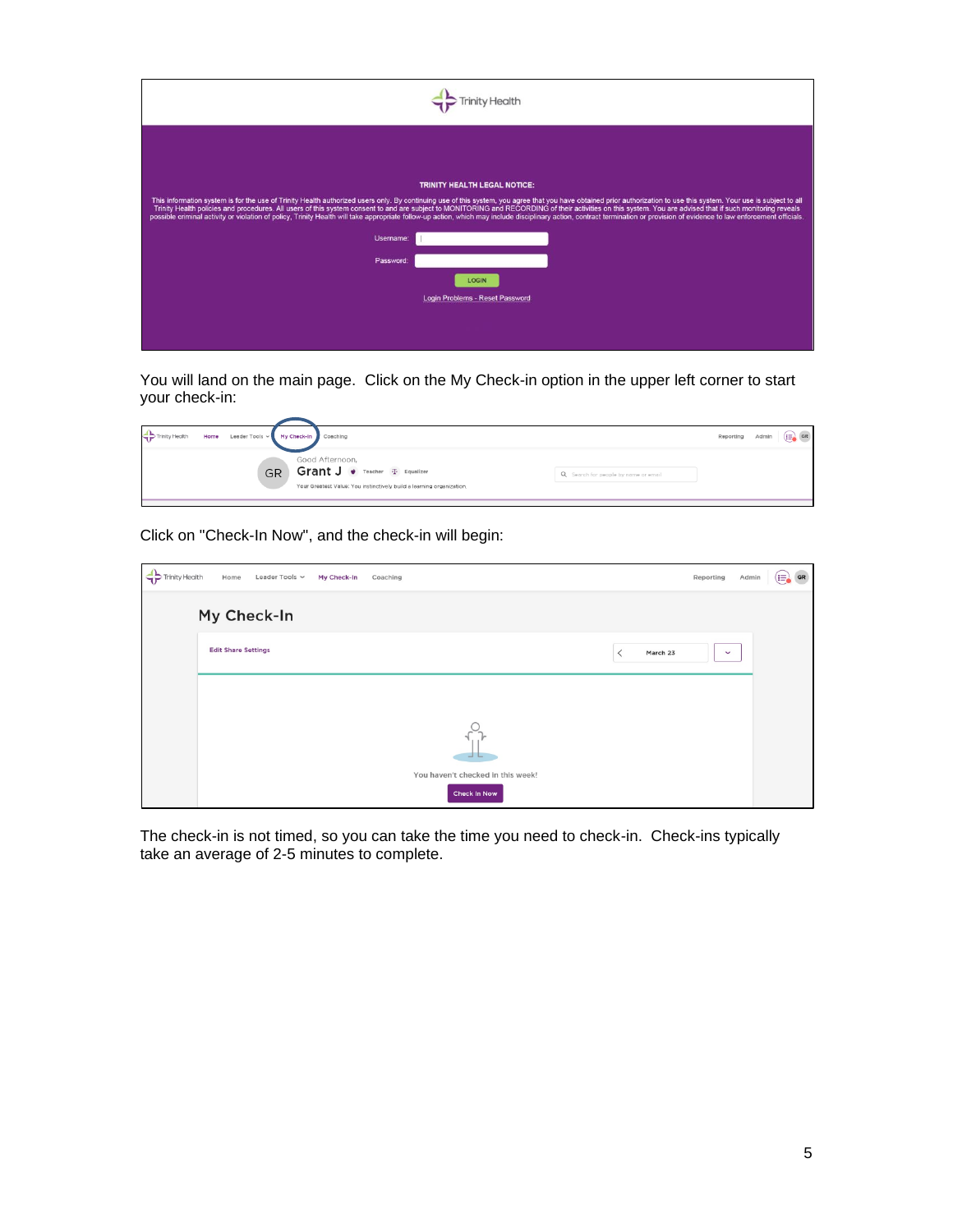| <b>Trinity Health</b> | Home | Leader Tools ~                                                                                          | My Check-In<br>Coaching                                  |         |       |                   | Reporting<br>Admin                                                                          | (≔)<br>GR |
|-----------------------|------|---------------------------------------------------------------------------------------------------------|----------------------------------------------------------|---------|-------|-------------------|---------------------------------------------------------------------------------------------|-----------|
|                       |      | New Check-In<br>Your responses are saved immediately, but not submitted until you submit your Check-In. |                                                          |         |       |                   | $\sim$ $\sim$ $\sim$ $\sim$ $\sim$ $\sim$<br><b>Reflect on last week</b><br>16 Mar - 22 Mar |           |
|                       |      |                                                                                                         | Last week, I had a chance to use my strengths every day. |         |       |                   |                                                                                             |           |
|                       |      | Strongly<br>Disagree                                                                                    | Disagree                                                 | Neutral | Agree | Strongly<br>Agree |                                                                                             |           |
|                       |      |                                                                                                         | Last week, I added outstanding value.                    |         |       |                   |                                                                                             |           |
|                       |      | Strongly                                                                                                | Disagree                                                 | Neutral | Agree | Strongly          |                                                                                             |           |

These first two questions provide an opportunity to reflect on how you added value and you're your strengths in the last week. Note that the first question asks "a chance to your my strengths every day", not all day. Click "Next" when ready.

| Trinity Health<br>Home | Leader Tools ~<br>My Check-In<br>Coaching                                                                                                                                                   | Reporting | Admin | GR<br>(:≡        |
|------------------------|---------------------------------------------------------------------------------------------------------------------------------------------------------------------------------------------|-----------|-------|------------------|
|                        | Last week, did your team leaders connect with you about your work priorities?<br>(e.g. in person, in StandOut, via text, via email, etc.)<br>Yes<br>No                                      |           |       |                  |
|                        | What activities did you love last week?<br>Write down activities during which you felt fulfilled, focused, or energized.<br>e.g. Brainstorming with the team, estimating sales projections, |           |       |                  |
| Trinity Health<br>Home | Leader Tools ~<br>My Check-In<br>Coaching                                                                                                                                                   | Reporting | Admin | $(\equiv)$<br>GR |
|                        | 0/2000                                                                                                                                                                                      |           |       |                  |
|                        | What activities did you loathe last week?<br>Write down activities that drained you, felt laborious, or that you avoided or postponed.                                                      |           |       |                  |
|                        | e.g. Presenting the status update, editing copy,                                                                                                                                            |           |       |                  |
|                        | 0/2000                                                                                                                                                                                      |           |       |                  |

These three questions continue the focus on the past week. The top question asks about whether your Team Leader connected with you this week, which can be done through the StandOut platform; via text, e-mail, phone, or video; or through rounding or other interactions. The next two ask about what you loved and loathed. Those are strong words, so you can also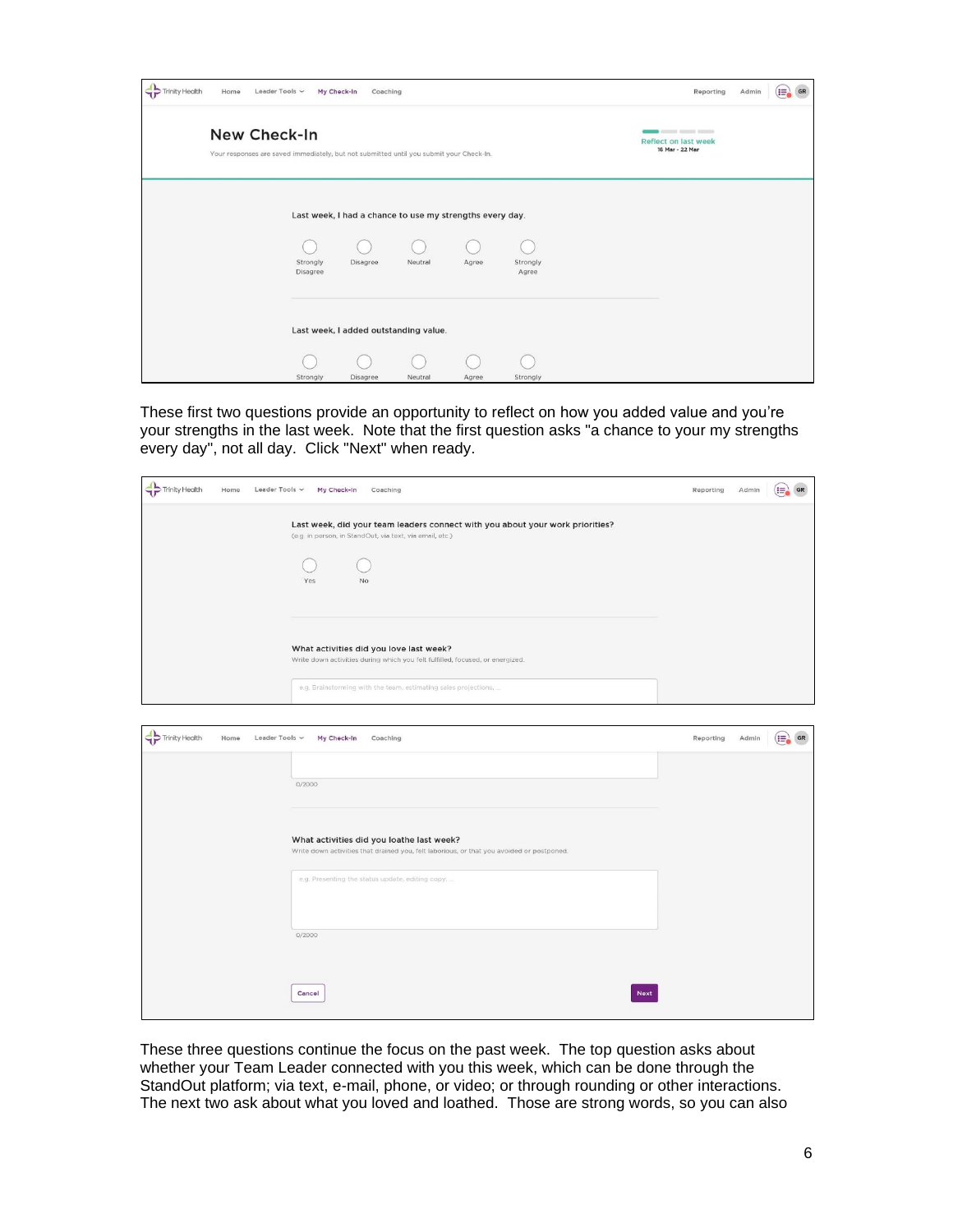think about loves as "what did you enjoy", "what were you excited about", "what work put a smile on your face", and loathes as "what activity took more effort/energy to complete", "what drained you", "what were you not looking forward to doing". Click "Next" when ready.

Now we turn our focus to the coming week. You can check any priorities which are complete and carry over priorities from the last week into the next week by clicking on the arrow in the circle. Then click "Next" when ready.

| Trinity Health<br>Home<br>Leader Tools $\sim$              | My Check-In<br>Coaching                                                                                                      | Admin<br>₩<br>GR<br>Reporting                 |  |  |  |
|------------------------------------------------------------|------------------------------------------------------------------------------------------------------------------------------|-----------------------------------------------|--|--|--|
|                                                            | New Check-In<br>Your responses are saved immediately, but not submitted until you submit your Check-In.                      |                                               |  |  |  |
|                                                            | Review priorities from your last Check-In<br>Check off finished priorities or carry over unfinished priorities to this week. |                                               |  |  |  |
|                                                            | Lead the StandOut Facilitator training sessions next week<br>□                                                               | $\odot$                                       |  |  |  |
|                                                            | $\Box$<br>Launch and support the 2020 annual survey                                                                          | $^{\copyright}$                               |  |  |  |
|                                                            | Cancel                                                                                                                       | Previous<br><b>Next</b>                       |  |  |  |
| $\Leftrightarrow$ Trinity Health<br>Home<br>Leader Tools ~ | My Check-In<br>Coaching                                                                                                      | Reporting<br>Admin                            |  |  |  |
| New Check-In                                               | Your responses are saved immediately, but not submitted until you submit your Check-In.                                      | ----<br>Plan for this week<br>23 Mar - 29 Mar |  |  |  |
|                                                            | What are your priorities this week?<br>Add and rank your most important work.                                                |                                               |  |  |  |

Now we have an opportunity to add to our priorities for the coming week so that our Team Leader or StandOut Champion knows where we are focused. This is not a comprehensive list – just the top 3-5 priorities you will be working on. If your tasks repeat, think about how you can improve how you do those tasks. Click "Next" when ready.